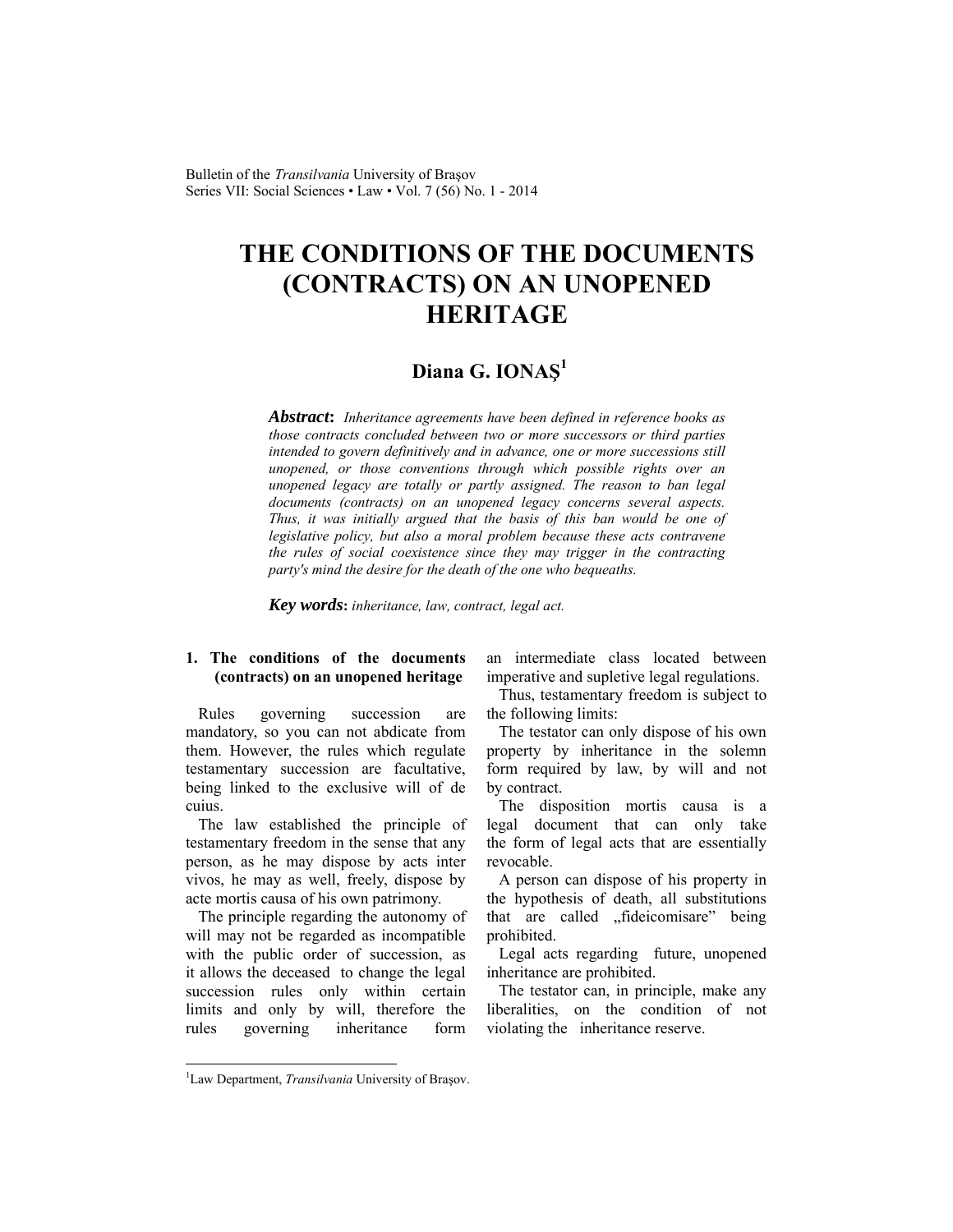#### **2. General notions on documents (contracts) on an unopened heritage**

Inheritance agreements have been defined in reference books as those contracts concluded between two or more successors or third parties intended to govern definitively and in advance, one or more successions still unopened [25], or those conventions through which possible rights over an unopened legacy are totally or partly assigned. "The commitments involving the whole or part of a future inheritance are, in principle, unlawful whenever they are irrevocable, i.e. when determining the actual relationship between creditor and debtor.

The contract between them represents the natural conditions in which the acceptance of the right by the creditor makes the debtor's commitment become irrevocable [18]. "

Article 956 of the New Civil Code stipulates that "unless the law provides otherwise, the legal documents involving the contingent rights on an inheritance still unopened are null and void (unlike the French law, where, following the reform in 2006, the absolute nullity sanction was completely given up on in favour of the ineffectiveness of such contracts concerning unopened inheritances), as well as the documents which accept or renounce this inheritance before opening it or documents which alienate or promise the alienation of certain rights which could be acquired when opening the inheritance".

 The same prohibition is found in the French law, being regulated by the provisions of articles 722 and 1130 of the French Civil Code; as in the domestic law, the French law knows two types of documents on a future inheritance, i.e. legally authorized contracts among which family contracts are included and the association or impartible contracts, and the ones prohibited by law.

Therefore, the text of art.956 of the New Civil Code, which incorporates the proposed definitions of the doctrine aimed at two categories of legal documents:

documents through which the inheritance is accepted or renounced before opening it

- documents that alienate or promise alienation of rights which could be acquired when opening the inheritance.

The civil legal act is defined generically in the doctrine as a manifestation of will made with the intention of producing legal effects, meaning to give birth, modify or extinguish a specific legal relationship [24].

The concept of *legal act* has a double meaning and requires an explanation in both ways.

Thus, by legal act we understand both "the act of law itself, which entails a right for another, made with the intent to produce the effects the right consists in" [4], [5], [8], [12], as well as the written acknowledgement of the operation performed, meaning the material support comprising the manifestation of will. Regarding these two senses of the notion of legal act, the doctrine refers to "*negotium juris*" to describe the operation itself and the "*instrumentum*" when referring to the evidentiary instrument of the legal operation.

Seeing the definition and the essential features of the legal act, it is established that this represents a complex legal category of great importance.

The complexity of the legal document results from the fact that "it is built on a large number of components, each of them, in turn, being considered individually, forming a legal institution" [13]; it selects in its content only the essential and common elements of the various categories of components, "being the result of a process of selection and generalization of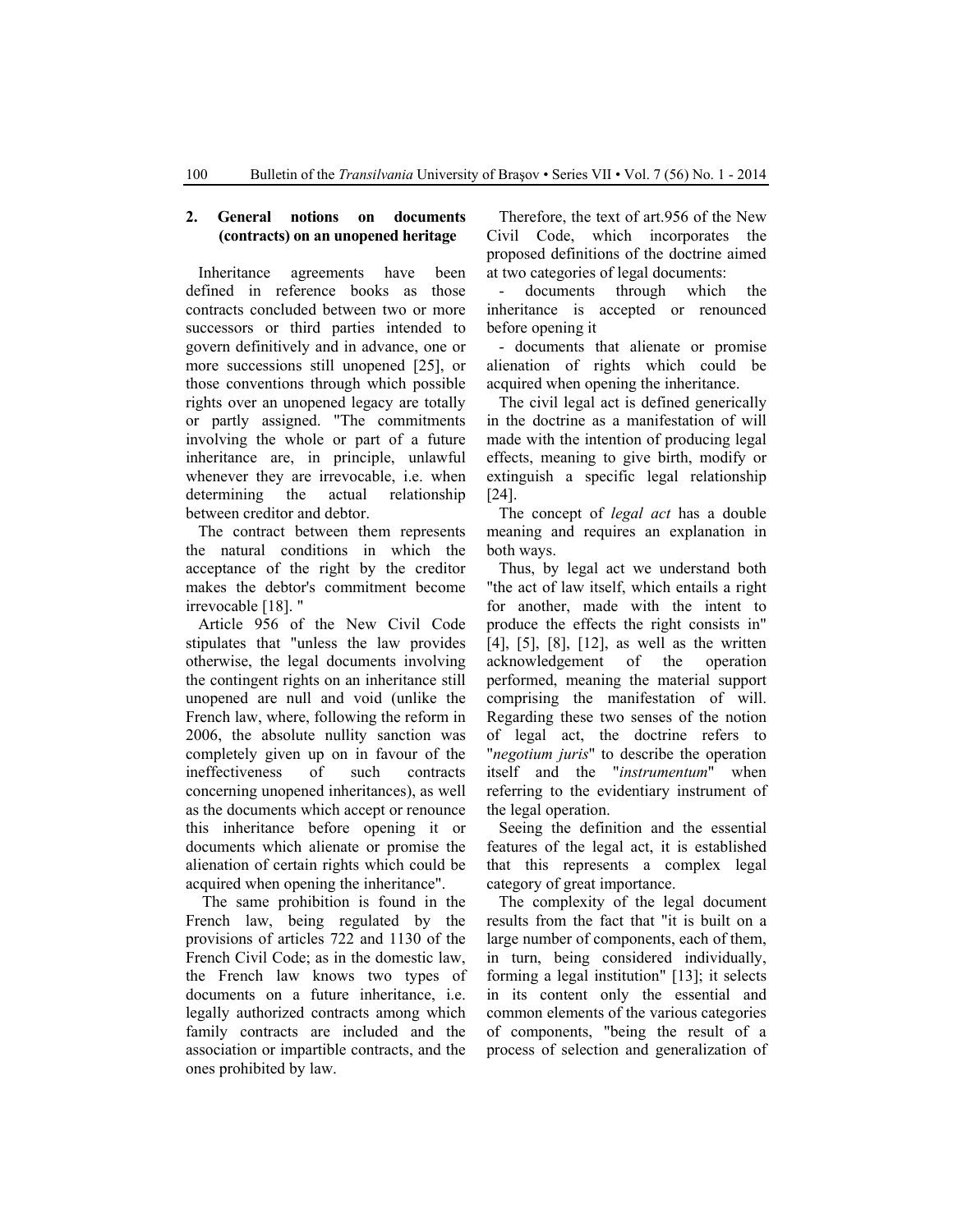the elements of the characters common to all categories of such documents" [9].

The legal act *that* should not be confused with *legal, lawful or unlawful fact,* can be defined as any phenomenon producing legal effects*.*

From the definition given, we may conclude that the legal act is also a legal fact. This conclusion is however inaccurate, the relationship between a legal fact and a legal act being a gender - species relationship.

Thereby, the legal fact represents the gender, and within the gender there is the legal act as species. In other words, legal acts bring about legal effects under the law, regardless of whether they are intentional or not, while legal documents bring about intentional legal effects, expected following the conclusion of the act [8].

The essential condition of the legal act is the existence of intent which conditions the generation of anticipated legal effects, effects which cannot occur according to the law unless such an intention existed [6].

Regarding the legal provisions and the issues highlighted by the doctrine, we conclude that the civil legal act represents "the instrument that helps the modelling to take shape" [21] , meaning the manifestation of will which aims at producing legal effects consisting in the birth, modification or termination of legal relationships, and has the following characteristics:

- it is the manifestation of will

- the manifestation of will is expressed with the intention of producing legal effects, so that if any legal act is a manifestation of will, not every manifestation of will represents a legal document [22].

- the legal effects intended involve the birth, termination or modification of a specific legal relationship.

From reading the provisions of the New Civil Code it is established that neither this nor the Civil Code of 1864 provide a definition of the legal act and a regulatory framework of this institution, only regulating certain types of generic or specific legal acts, namely contracts and unilateral legal acts

From the wording of the legislature, it can be concluded that the ban is aimed at both people who would be entitled to any right to the inheritance (legal heirs or legatees), and also at the deceased, whose dispositions *mortis causa* can basically take the form of essentially revocable wills.

In this sense, even if the act of renunciation [10] or acceptance of the inheritance is a unilateral act of the successor, it is not valid before opening the inheritance because as long as the inheritance is not open, the act of choice is pointless.

Also, even if according to art. 1228 of the New Civil Code, contracts may carry on future [26] goods, the unopened legacies are not listed in the category of such goods, so the deceased can not conclude legal documents that alienate or promise to alienate an unopened legacy, a fraction of this or an asset from an unopened heritage. In the same sense, the HCCJ prosecution department, in December 2003 established "Among the future goods, the inheritance only may not be the object of a contract.

This cannot be retained in case the defendant, as sole heir, had already started the notarial proceedings related to the inheritance.... and in the contractual clauses, the defendant had considered only the land with an area of 8 ha out of 50 ha, for which ownership was to be reconstructed, in no way did they aim at the universality of the rights and obligations incumbent upon her as the heir of the deceased.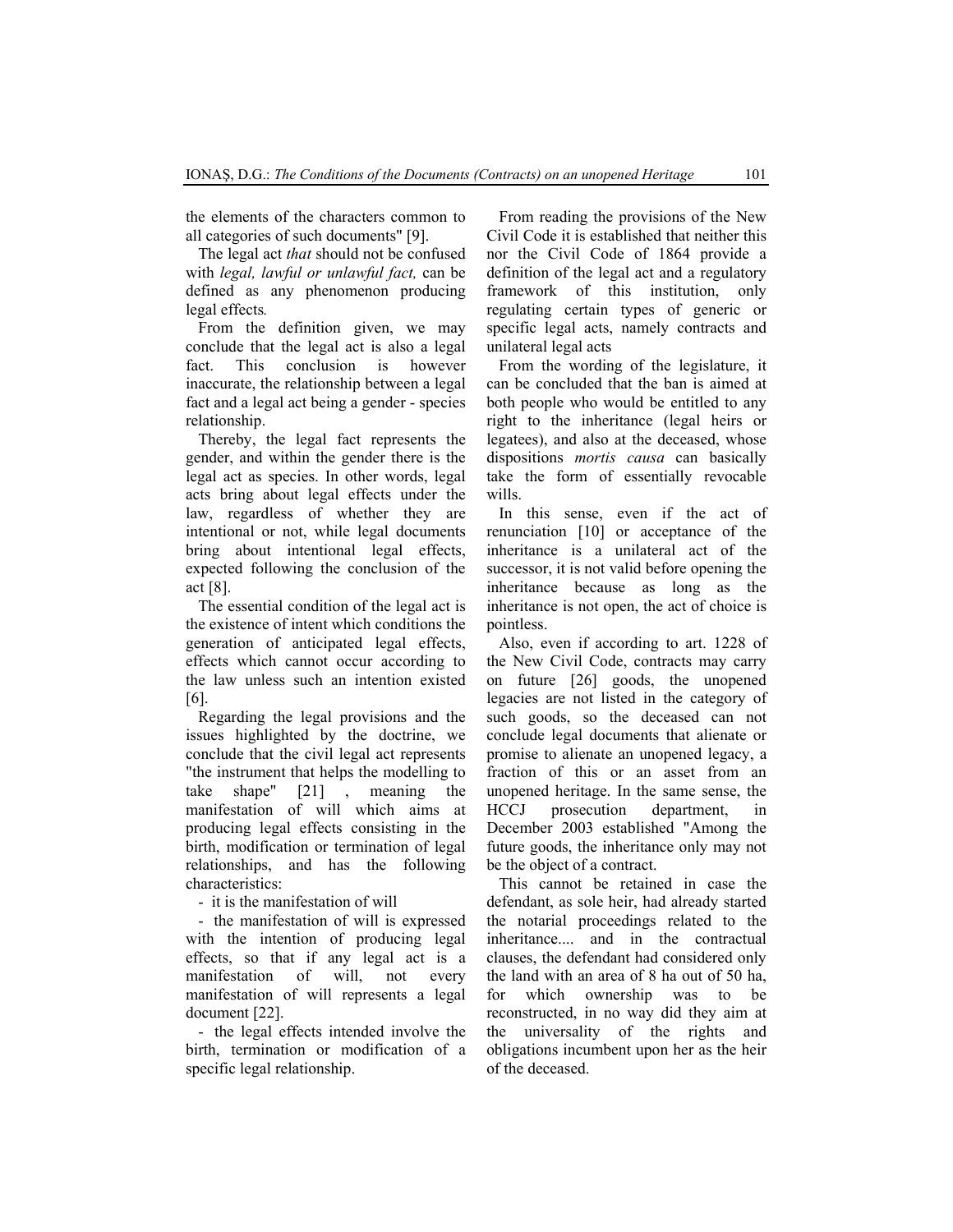The unaccomplishment of future obligations does not affect the validity of the contract, the seller being obliged, besides the loss of price settlement, to the payment of damages for not carrying out the assumed obligations, if a different cause is not proven, which exonerates them from liability"

The rule of banning agreements on an unopened inheritance is not new, being also found in the Civil Code of 1864, or even earlier, in ancient Roman law. Thus, Roman law prohibited the following pacts on a future inheritance:

- those regarding the legacy of a third party still alive, initially deeming them as void for lack of subject, and then on grounds of immorality

- the renunciation to an unopened inheritance, on the grounds that one can not give up something that could not be accepted

- contractual provisions of heirs

In the feudal law, such contracts on an unopened succession were allowed as they ensured the preservation of the important assets within the same family. Later, with the advent of capitalist relations, the solution of prohibiting such contracts was adopted again [19].

In contemporary law, although the rule stipulates the prohibition of such contracts, there are numerous legislations that allow the contractual organization of successional devolution.

Some of these authorize only the provisions on certain goods individually determined, such as Austria and Denmark, others admit the universal devolution or that with a universal title, either by contract or by joint will [27]. These systems that allow the contracts on a legacy on an unopened inheritance fall into two categories: those that qualify the document as a genuine agreement which cannot be revoked without the consent of both parties, and those that allow the deceased to unilaterally dispose of his/her assets until death [28].

The Austrian law allows, for example, the succession agreement signed between spouses, in original form, and which can not be revoked unilaterally. Parties are free to dispose by acts inter vivos of the assets that are subject to the contract throughout their lifetime, but only to a maximum of three-fourths of their wealth - art. 1249 ABGB; a similar provision is to be encountered in the German law, where also the testator, a party in the succession agreement, retains his/her right to dispose of his/her property during life.

The difference from the Austrian law is that the German testator may also revoke unilaterally the contract of succession, but only if the beneficiary commits an act of indignity.

Regarding the existence of these exceptions from the rule of interdiction on the agreements on unopened inheritances, the practical question was if the validity of an agreement that refers to property within the territory of a state which prohibits such conventions can be raised.

If, initially, international practice and doctrine ruled in favour of the prohibition of such contracts, a solution based on the international public policy character of the prohibition, it was subsequently appreciated that this character of public policy cannot be justified, so the freedom of action should be respected, and, to the extent to which the pact was validly concluded according to the foreign law which the parties have agreed to submit, the execution should be possible even in the state that prohibits such agreements [16].

A judicial document having as object contingent rights over an inheritance still unopened implies any legal document, free of charge or for consideration, unilateral, bilateral or multilateral, universal, with universal or particular title that carries over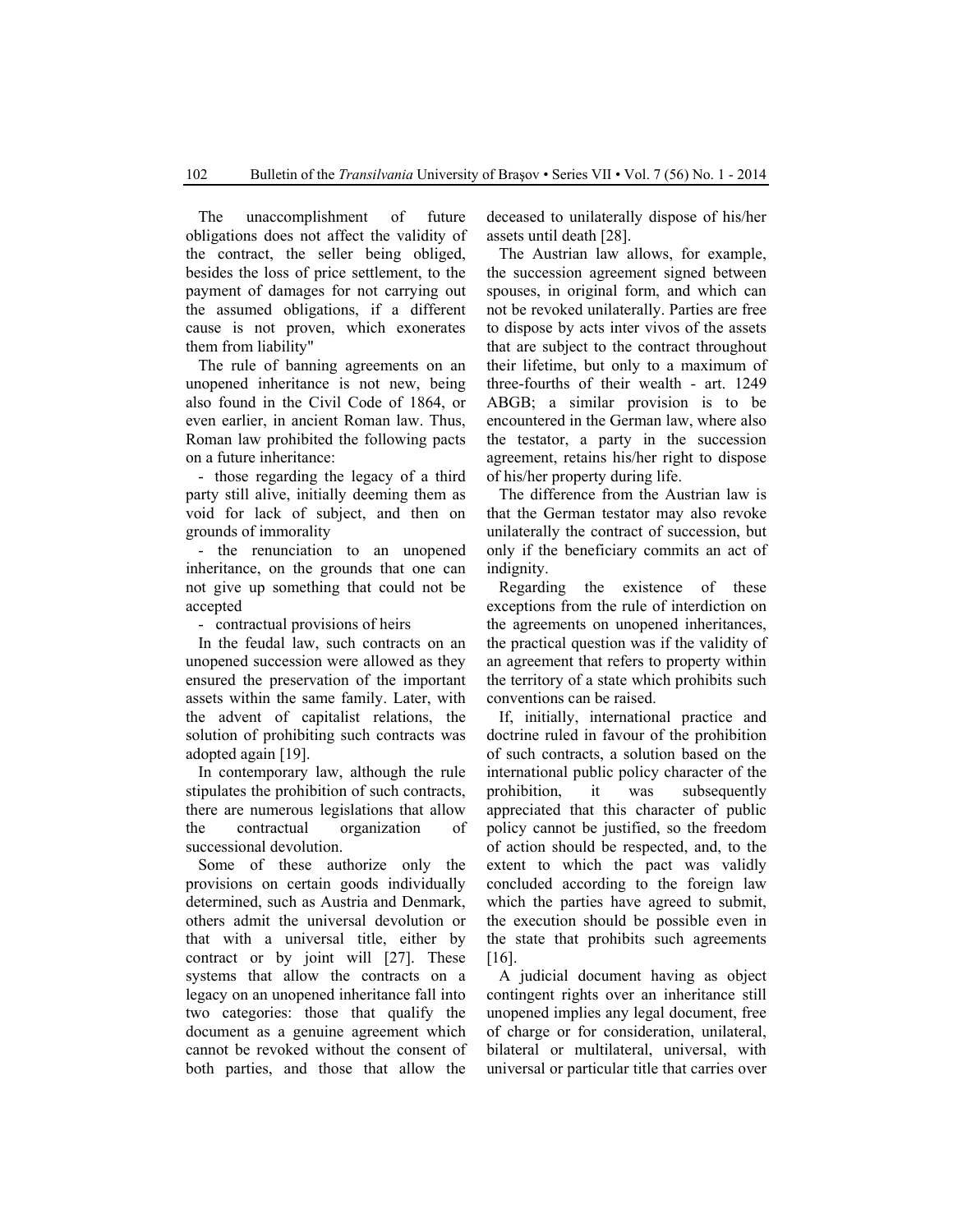the legal or testamentary heritage, ruling over a still unopened heritage, as the documents which accept or renounce it before opening it, or the documents which alienate or promise the alienation of certain rights which could be acquired when opening the heritage, whether it is signed by the deceased or by the eventual heirs.

From this point of view, the documents on a future inheritance were deemed in the doctrine as being positive acts, namely those which aim at acquiring a right, or negative acts, i.e. those containing a waiver of a right [11].

#### **3. The conditions of the documents (contracts) on an unopened heritage**

 In order to constitute an act on a future inheritance and to be banned, it is necessary for it to fulfil the following conditions:

- **the legal document is to concern the inheritance law**, i.e. a contingent right to concern an inheritance, a part of an inheritance or only certain individually determined goods. The right has a potential character from the date of opening the inheritance, at which point it becomes current and born. With this pact, the deceased does not restrict his/her right to dispose through documents among inter vivos of his/her assets, but restricts his/her right to transfer them through documents on account of death. In other words, these contracts never compel the deceased but always compel his/her inheritance [18].

If in the hypothesis of alienating a universality or parts of a universality no difficulties occur, in the hypothesis of alienating an individual right, determined through a document of a private person, it is necessary to clearly establish whether it is a pact on a future inheritance disallowed by law, or a document affected by the standstill period or a suspensive condition, which is valid.

Thus, the document affected by the precondition of a person's death (a future event and ultimately a certitude) is perfectly valid, as the contingent right is the one which lacks both the object and the subject, not being known if the object would exist or if the right would belong to another person in the future [20].

Moreover, in case of realization, contingency does not retroact, unlike the condition that causes retroactive effects from the date when the document is concluded. The contingent right differs from the standstill period in the sense that the contingent succession right is unclear regarding its birth, unlike the term that implies a future and sure to be fulfilled event.

To the same effect, in doctrine and practice, the question of validity in case of the tontine clause was raised, this being the agreement among two or more people who acquire the same asset and stipulates that the one who survives the other or others, will become retroactively the sole owner of the property, considering that this case is just about a transaction affected by a purely causal condition of the death of either party, which does not mean a deal on an unopened heritage [19].

Also, the reference books [14] considered that, under the New Civil Code, the precipitated clause also establishes a genuine agreement on a future succession, because the statutory provision states the right of the surviving spouse to take possession of the property owned or co-owned in condominium before the division of the heritage Therefore, the *preciput* clause is regarded as a contract establishing heirs that refers only to the surviving spouse;

- **the document to be completed before the opening of the heritage,** which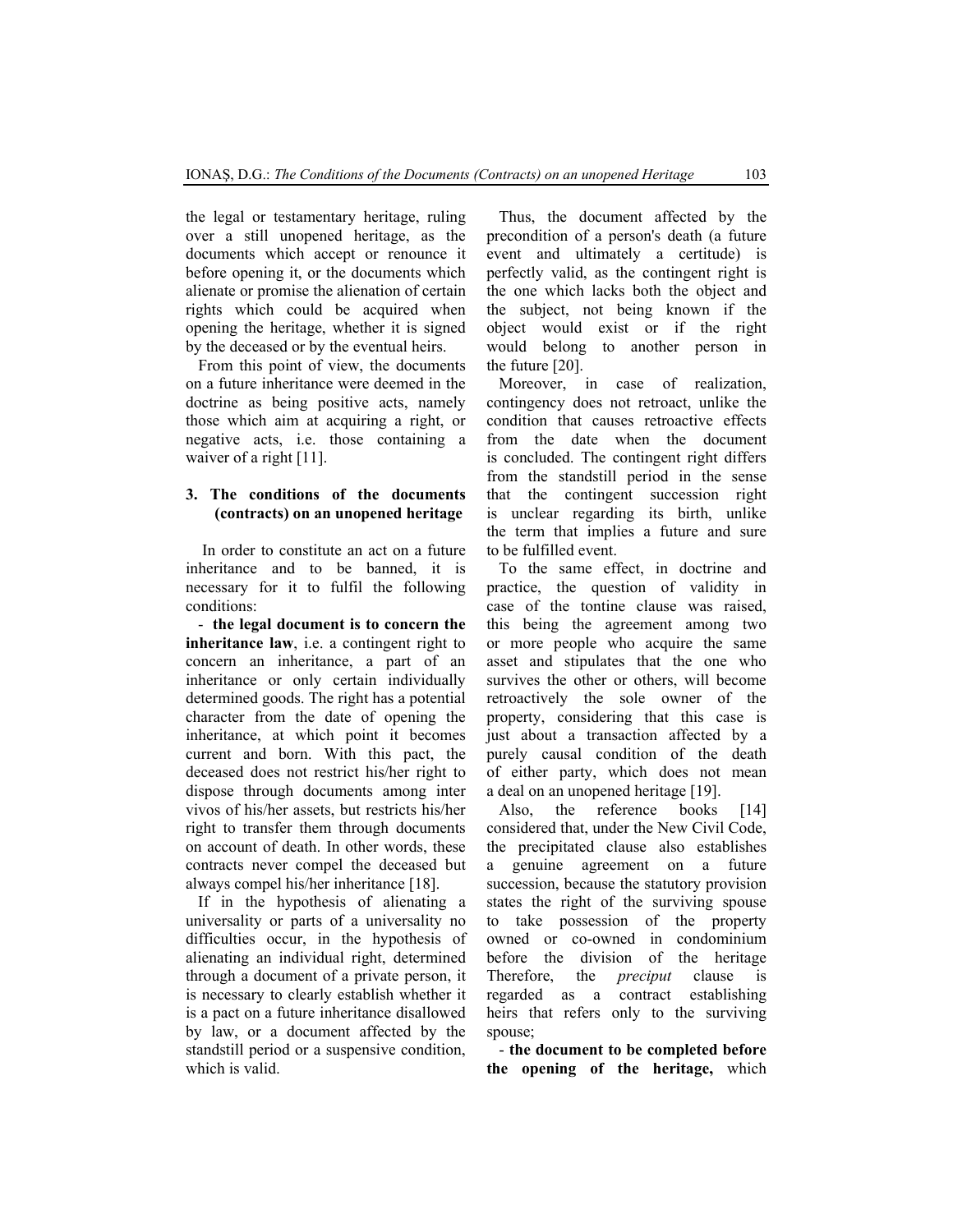represents the object, before the death of the one who endows, such as the documents concluded after opening the heritage are valid.

The date of opening the inheritance is that of the death of the one who endows. The death of a person can be physically ascertained or declared by court.

The proof of death and the date of opening the inheritance fall on those who want to inherit him/her and is done either by the death certificate issued by the Civil Service of the locality where the death occurred, on the basis either of the declaration of family members and of the medical certificate which ascertains the death, or by the court declaration of death.

Regarding the possibility of declaring the death by court, under the provisions of the New Civil Code, there are two cases in which such a procedure can be followed: if a person is missing and there are indications that he/she died, in which case the declaration of death can be made by court order at the request of any interested person if at least two years have passed since last receiving information or clues showing that he/she was alive; or when a person disappeared in special circumstances such as floods, earthquakes, rail or air disasters, shipwreck, during war or in any other similar situation and at least six months had passed from the date on which the disappearance occurred.

Another exceptional situation is considered to be the one in which, although the body cannot be found or identified, it is certain that death occurred, in which situation, death can be declared without waiting for any term fulfilment.

In the absence of a definitive declaration of death, according to art. 53 of the New Civil Code, the missing person is assumed to be alive so that any act ruling on the inheritance will be void, even if the parties have been mistaken to this point.

The exception from this rule is the cancellation of the decision concerning the declaration of death, as the one being declared dead proves to be alive or the death certificate is discovered, in which case, notwithstanding the principles of nullity effect, the document remains valid.

- **the document should not be among those permitted by the law**, such as the continuation of a civil society after the death of one of the associates with his/her heirs [29], the testamentary parental partition inter vivios, the *preciput* clause, the return of the given goods or the postmortem contract. As it was correctly noted in the doctrine, modern legislature is constant in giving prevalence to personal will in detriment of successional public order.

The reason for banning legal documents (contracts) on an unopened legacy concerns several aspects.

Thus, it was initially argued that the basis of this ban would be one of legislative policy, in the sense that the admissibility of such contracts would affect the rules regarding the transfer on succession.

The doctrine held that, in the legal policy concerning family organization, the admissibility of such pacts would lead to changing the order of succession, meaning that the inheritance would come to other people than the ones imperatively established by law or by the will of the deceased, or a single heir would collect the inheritance, thus creating an imbalance of succession [23].

There are some authors who consider this opinion unfounded, considering that it does not correspond to the principles of legal transfer of the conditions regulating the institution of successional reserve [15].

Then it was considered that, morally, these acts contravene the rules of social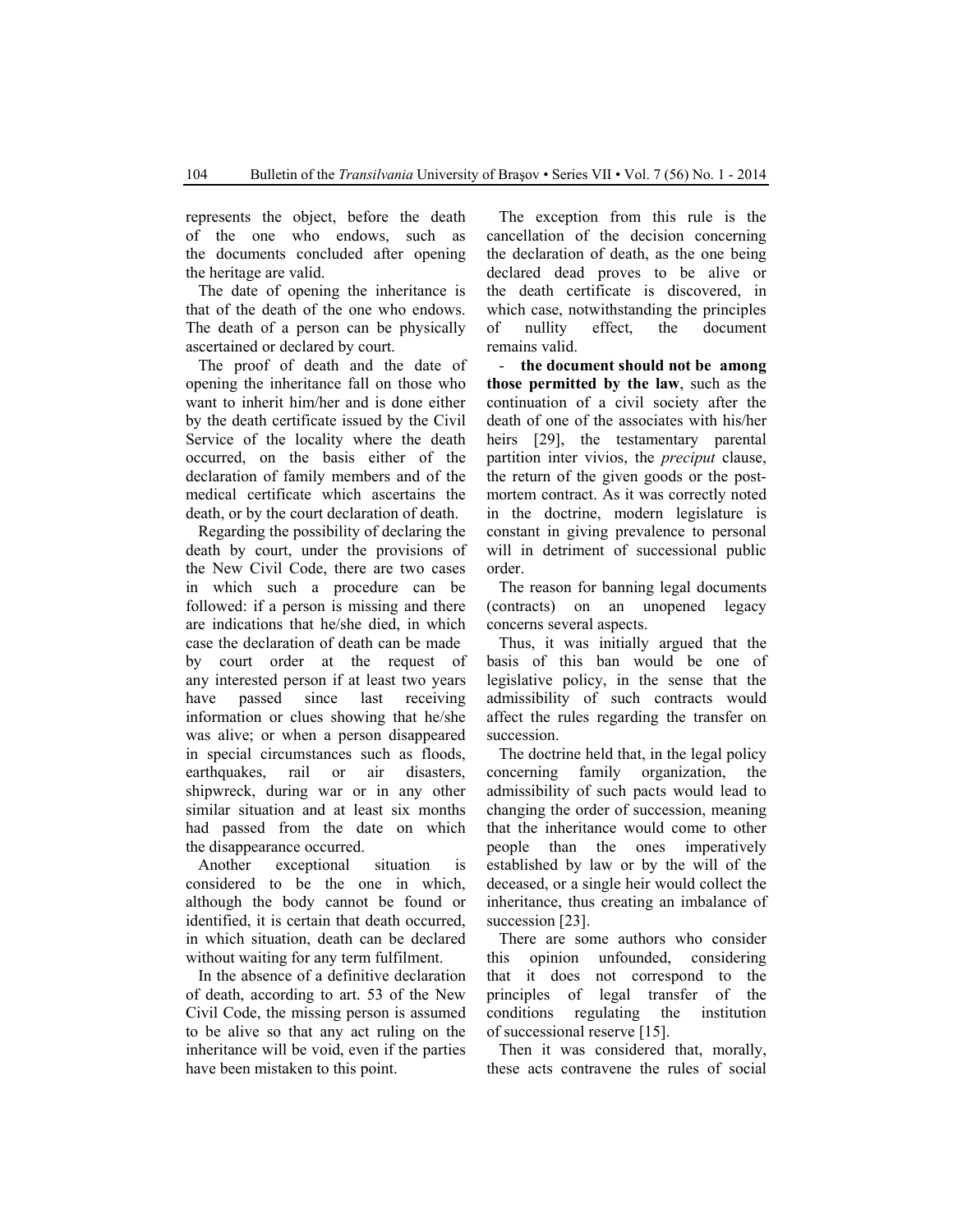coexistence since they may trigger, in the contracting parties' mind, the wishing for the death of the one who bequeaths (*votum mortis captandae*).

Moreover, the ban also contravenes morality from the point of view of the prospective heirs, as they speculate on a still unopened legacy whose content they do not know, risking to conclude an injurious act. In this respect, a psychological reason can also be found.

The reason for this ban is based on the fact that it would remove the possibility for the bequeather to revoke testamentary dispositions, in the event that it is part of the contract. We estimate that, by recognizing the validity of such documents, it would violate the principle regarding the solemnity of the provisions in case of death, in that it would allow the possibility of concluding some legal documents concerning the estate outside the solemn forms provided by the law under the penalty of absolute nullity.

Finally, the doctrine appreciates that the ban of succession contracts is a negative aspect which generates a positive aspect: the obligation to submit the successional reserve [3].

The sanction applicable to the documents on an unopened inheritance is, as expressly provided in the New Civil Code, absolute nullity. This is subject to the common conditions, meaning that it can be invoked by any interested person at any time and cannot be covered in any way.

With regard to the latter aspect, the doctrine has not shared a unitary point of view, meaning that opinions were expressed in the sense of being possible for the mortis causa document to be confirmed by the heirs after the death of the testator, but the opinion of the majority is in favour of the impossibility of confirmation or ratification [1], [2], [7], [15], [17], [20].

#### **References**

- 1. Adam, I., Rusu A.: *Drept civil (Civil Law)*. Bucharest. All Beck Publishing, 2003
- 2. Bacaci, Al., Comaniţă, Gh.: *Drept civil. Succesiuni (Civil Law. Succesions)*.Bucharest. Universul Juridic Publishing House, 2013.
- 3. Beignier, B.: *Liberalités et successions.* Paris. Montchrestien Publishing, 2012.
- 4. Beleiu, Ghe.: *Drept civil român, (Roman Civil Law)*. Bucharest. Universul Juridic Publishing House, 2004.
- 5. Boroi, G., Anghelescu, C.A.: *Drept civil. Partea generală.* (*Cours of Civil Law. General part)*. Bucharest, Hamangiu Publishing House, 2011
- 6. Craciun, N.: *Liberalities in the New Civil Code.* In: Ph.D. thesis, University "Nicolae Titulescu", Bucharest, 2013, p.33.
- 7. Deak, Fr.: *Tratat de drept succesoral (Law of successions treaty)*. Bucharest. Universul Juridic Publishing House, 2002.
- 8. Dogaru, I.: *Tratat de drept civil român, (Roman Civil Law Treatise)*. Craiova. Themis Publishing, 2000.
- 9. Dogaru, I.: *Drept civil*. *Teoria generală a actelor gratuite.* (*Civil Law. General theory of gratuitous acts).* Bucharest. All Beck Publishing House, 2005
- 10. George, N.: *The testament: liberality or substitution of person*. In: PhD thesis, University "Nicolae Titulescu", Bucharest, 2010, p.57.
- 11. Guevel, D. : *Droit des successions et des liberalités*. Paris. LDGJ Publishing, 2010
- 12. Ionascu, A. : *Drept civil. Partea generală (Civil Law. General Part).* Bucharest. Didactic and Pedagogical Publishing House, 1963.